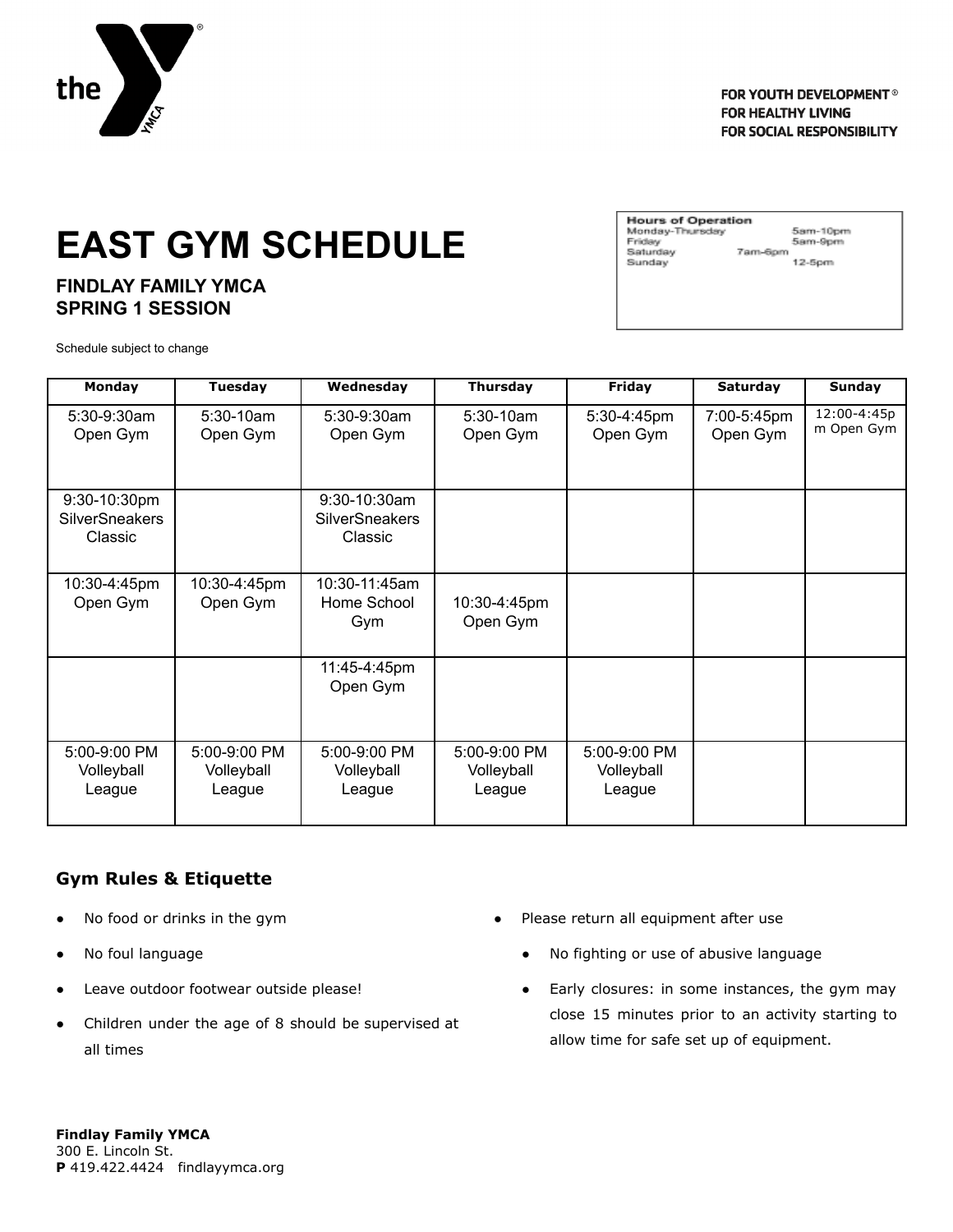

FOR YOUTH DEVELOPMENT™ **FOR HEALTHY LIVING FOR SOCIAL RESPONSIBILITY** 

Thank you in advance for your cooperation.

# **WEST GYM SCHEDULE**

**FINDLAY FAMILY YMCA SPRING 1 SESSION**

| Monday-Thursday | 5am-10pm |
|-----------------|----------|
| Friday          | 5am-9pm  |
| Saturday        | 7am-6pm  |
| Sunday          | $12-5pm$ |
|                 |          |
|                 |          |

| <b>Monday</b>                  | <b>Tuesday</b>    | Wednesday    | <b>Thursday</b>   | <b>Friday</b>     | <b>Saturday</b> | <b>Sunday</b> |
|--------------------------------|-------------------|--------------|-------------------|-------------------|-----------------|---------------|
|                                |                   |              |                   |                   |                 |               |
| 5:30-9:30am                    | 5:30-11:00am      | 5:30-11:00am | $5:30-11:00am$    | 5:30-11:00am      | 7:00am-5:45pm   | 12:00-4:45p   |
| Open Gym                       | Open Gym          | Open Gym     | Open Gym          | Open Gym          | Open Gym        | m Open Gym    |
| 9:30-10:00AM<br><b>Toddler</b> |                   |              |                   |                   |                 |               |
| Bootcamp                       |                   |              |                   |                   |                 |               |
| 11-2:00pm                      | 11-2:00pm         | 11-2:00pm    | 11-2:00pm         | 11-2:00pm         |                 |               |
| Adult Noon                     | Adult Noon        | Adult Noon   | Adult Noon        | Adult Noon        |                 |               |
| Basketball                     | Basketball        | Basketball   | <b>Basketball</b> | <b>Basketball</b> |                 |               |
| 2-4:30pm                       | 2-4:30pm          | 2-4:30pm     | 2-4:30pm          | 2-4:30pm          |                 |               |
| Teen Open                      | Teen Open         | Teen Open    | Teen Open Gym     | Teen Open Gym     |                 |               |
| Gym                            | Gym               | Gym          |                   |                   |                 |               |
| 4:30-9:45pm                    |                   | 4:30-9:45pm  | 5:00-7:00pm       | 4:30-8:45pm       |                 |               |
| Open Gym                       | 4:30-6:00pm       | Open Gym     | Youth Sports      | Open Gym          |                 |               |
|                                | Open Gym          |              | Classes           |                   |                 |               |
|                                | 6:00-8:00pm       |              | 7:00-9:45pm       |                   |                 |               |
|                                | Youth             |              | Open Gym          |                   |                 |               |
|                                | <b>Basketball</b> |              |                   |                   |                 |               |
|                                | <b>Class</b>      |              |                   |                   |                 |               |

Schedule subject to change

#### **Gym Rules & Etiquette**

- No food or drinks in the gym
- No foul language
- Leave outdoor footwear outside please!
- Children under the age of 8 should be supervised at all times
- Please return all equipment after use
- No fighting or use of abusive language